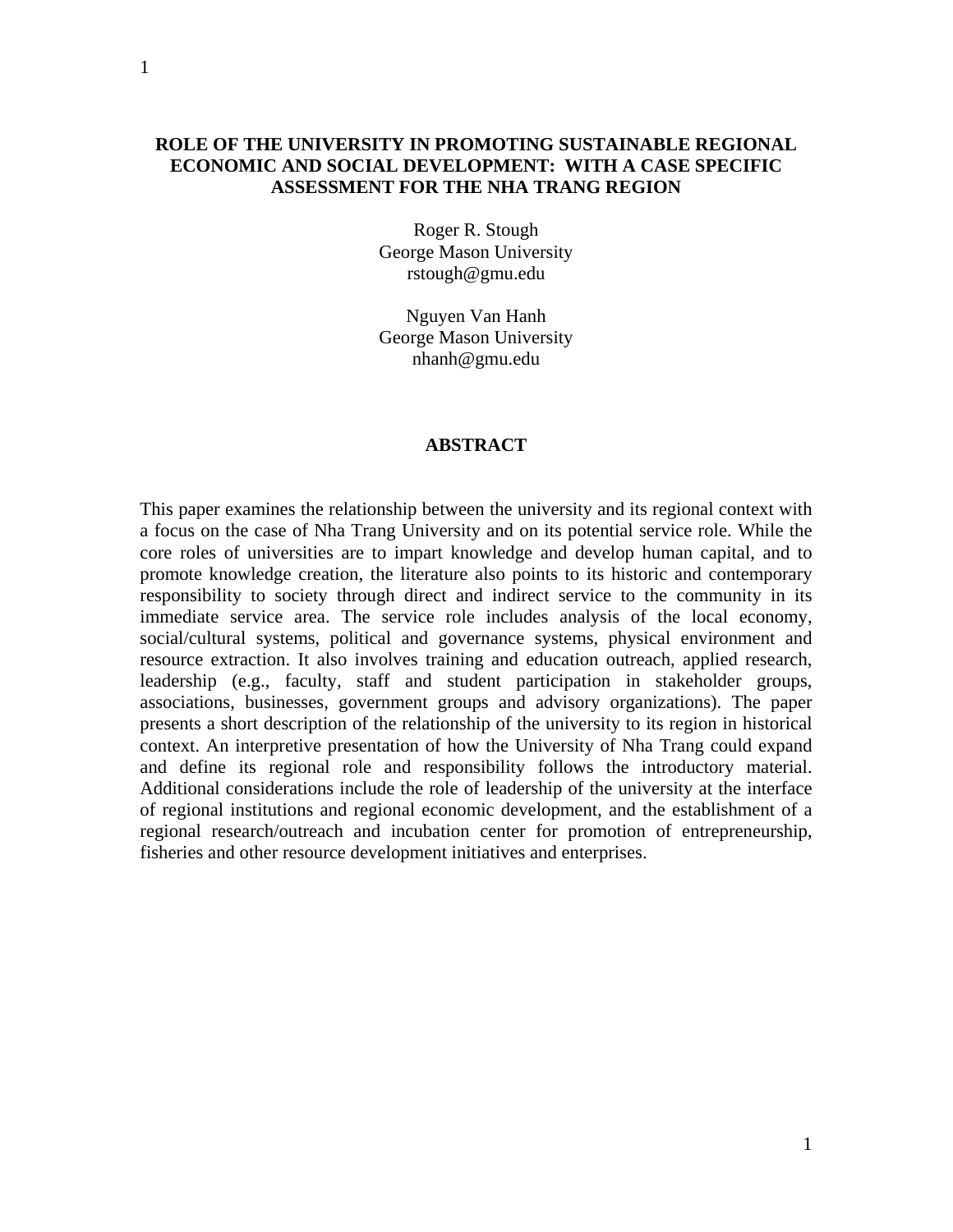$\overline{a}$ 

#### **Introduction**

Many of the great universities of Europe and the United States were forged in the early days of the industrial revolution. The history of that period shows how, in addition to education and research, those universities also translated learning and knowledge into efforts that addressed the problems of the emerging industrial cities and thus contributed to the enormous economic and social wealth created as urbanization in the newly industrial cities and their adjoining hinterlands gained the resources that made them the world class centers of higher education they are today. This lore, which dates to the  $19<sup>th</sup>$ Century and even earlier, provokes a view that providing service to the university's local regional community is one of the fundamental tenants of best practice in the creation of new and in the reinvention of old universities. Such service provides the resources and network linkages that enable the university to become both a core node of the local and regional culture and to link it to other non-local cultures and economies. As such it is a major contributor to long term sustainability of the community's economy and society through its education and research programs<sup>[1](#page-1-0)</sup>. This is part of the story about how new elements of the higher education infrastructure of emerging economies of the world can become top tier universities. No where is this more important and the potential any greater for success than in Viet Nam and more specifically in Nha Trang where the fisheries focused college of the past is embarking on a new journey as it becomes the preeminent university of the region.

The purpose of this paper is to examine the case of the emerging new University of Nha Trang in Viet Nam and the role it seeks as it pursues its growth and development. More specifically we examine its potential role in contributing to regional economic development. The paper attempts to illustrate how a university, in this case Nha Trang University, can create a business development and assistance center including business incubation to facilitate development and growth of emerging and new companies in the region and in turn regional economic development. A short description of the Mason Enterprise Center is now presented to provide context and a benchmark for the Nha Trang University discussion that follows.

#### **The Mason Enterprise Center at George Mason University**

The Mason Enterprise Center (MEC) is a university wide business development and assistance center that is administered by the School of Public Policy at George Mason University reporting directly to the provost and president of the university. It has several missions with the largest and most important being the provision of assistance to small and medium sized businesses (SMEs). Most of these company clients have technology as a core part of their business model because the Northern Virginia part of the U.S. national capital region where MEC is located is one of the largest technology intensive economies in the U.S. (Stough, et. al., 1997). Services provided to SMEs include assistance with

<span id="page-1-0"></span> $<sup>1</sup>$  A more detailed discussion of the university and its historic and contemporary community outreach role</sup> appears in a longer version of this paper available at the School of Public Policy, George Mason University. To obtain a copy contact Roger Stough at [rstough@gmu.edu].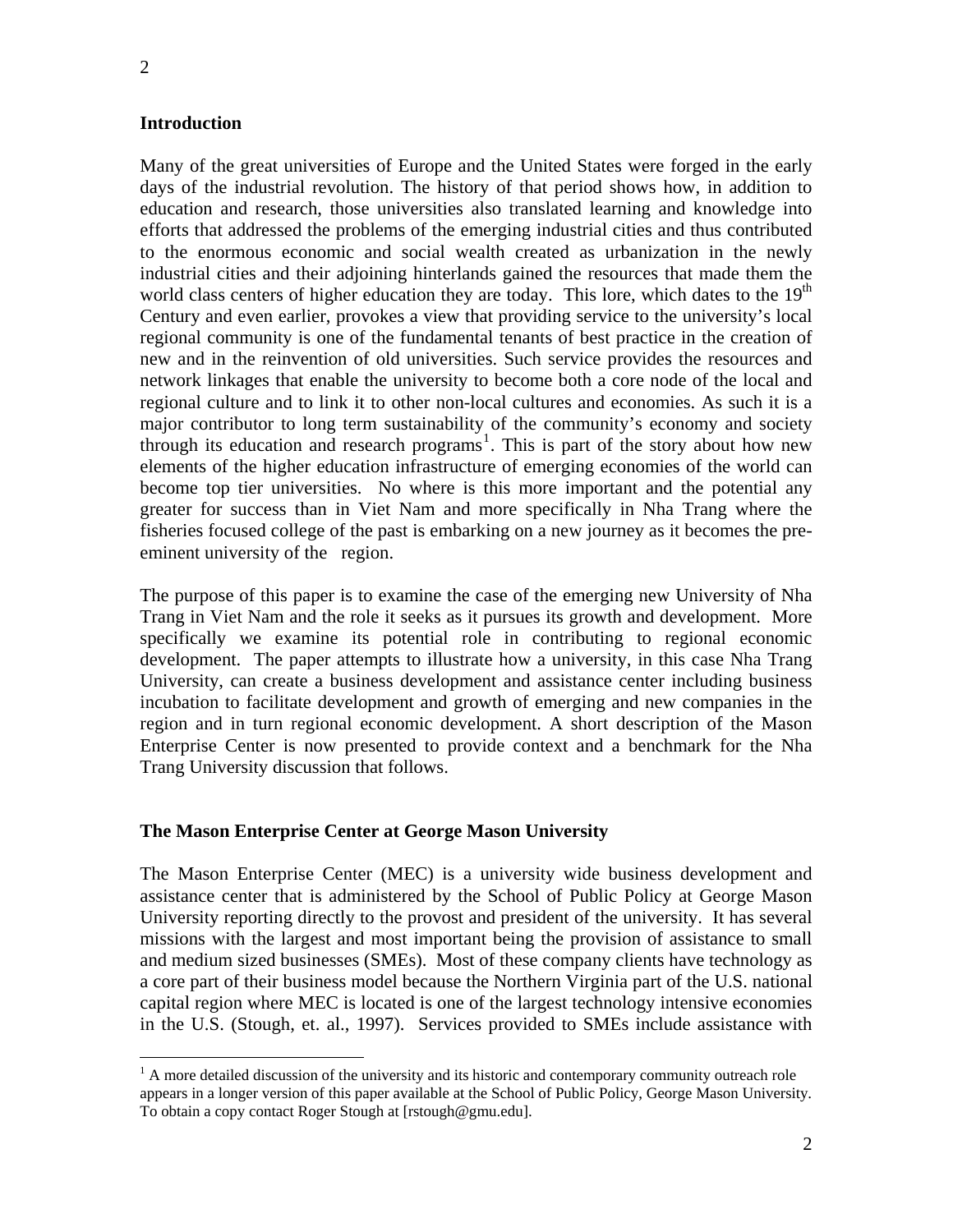$\overline{a}$ 

business plans; market research, planning and analysis; management development and recruitment; capital formation; technology vetting; training; etc. The MEC also operates several business incubators including a 50-company technology facility, an international incubator and a virtual incubator. These activities are augmented with the operation of four telework centers that serve as pre-incubation programs and specialized business services for women, minority and immigrant owned enterprises. The MEC also operates a 30-center network of small business development centers across the Commonwealth of Virginia with a specialized unit in Arlington, Virginia dealing with foreign trade. This network's effectiveness is amplified by the operation of a procurement and technical assistance statewide network that assists companies in obtaining federal government contracts and/or facilitating linkage of small companies into the supply chain of large federal contracting firms.

MEC was initiated in the late 1980s with a plan to secure funding from federal and state governments to support the delivery of services to businesses in the Northern Virginia region, a large sub-part of the Washington, D.C. (USA) metropolitan region with a population of nearly 5 million. The Northern Virginia part of the region has a population of more than 1 million and several of its counties have some of the highest levels of per capita income and education in the U.S. It is recognized as one of the major information technology intensive regions in the U.S. and many of its businesses have procurement from the federal government as a cornerstone of their business model. MEC evolved in this environment with the acquisition of funding for programs that included small business development centers, procurement and technical assistance and mentor protégé activities. Over its development span of nearly 15 years it also initiated programs in business incubation, telework and a set of internationally orientation activities<sup>[2](#page-2-0)</sup>.

The purpose here is not to focus unduly on the MEC but rather to illustrate the range and scope of activities a business assistance economic development center at a university may provide once fully developed. The MEC is a mature center and thus illustrates the type of programs Nha Trang University might develop over the coming generation. This is important as it provides a benchmark for what the Nha Trang effort might achieve in a generation or so.

# **Nha Trang University and its Regional Context**

The resort city of NhaTrang, in Khanh Hoa Province, has experienced much economic progress relative to other cities in the Central Coast area of Vietnam where there is much potential for economic development and growth. As a major university in the region, NhaTrang University (NTU) is strategically located and well endowed with natural and human resources for taking the lead in regional and national economic and higher education development. Many more students in the coastal region and from the Northern

<span id="page-2-0"></span> $2^2$  A more detailed description of MEC programs appears in a longer version of this paper available at the School of Public Policy, George Mason University. To obtain a copy contact Roger Stough [rstough@gmu.edu]. Also, see the MEC web site [masonenterprisecenter.org]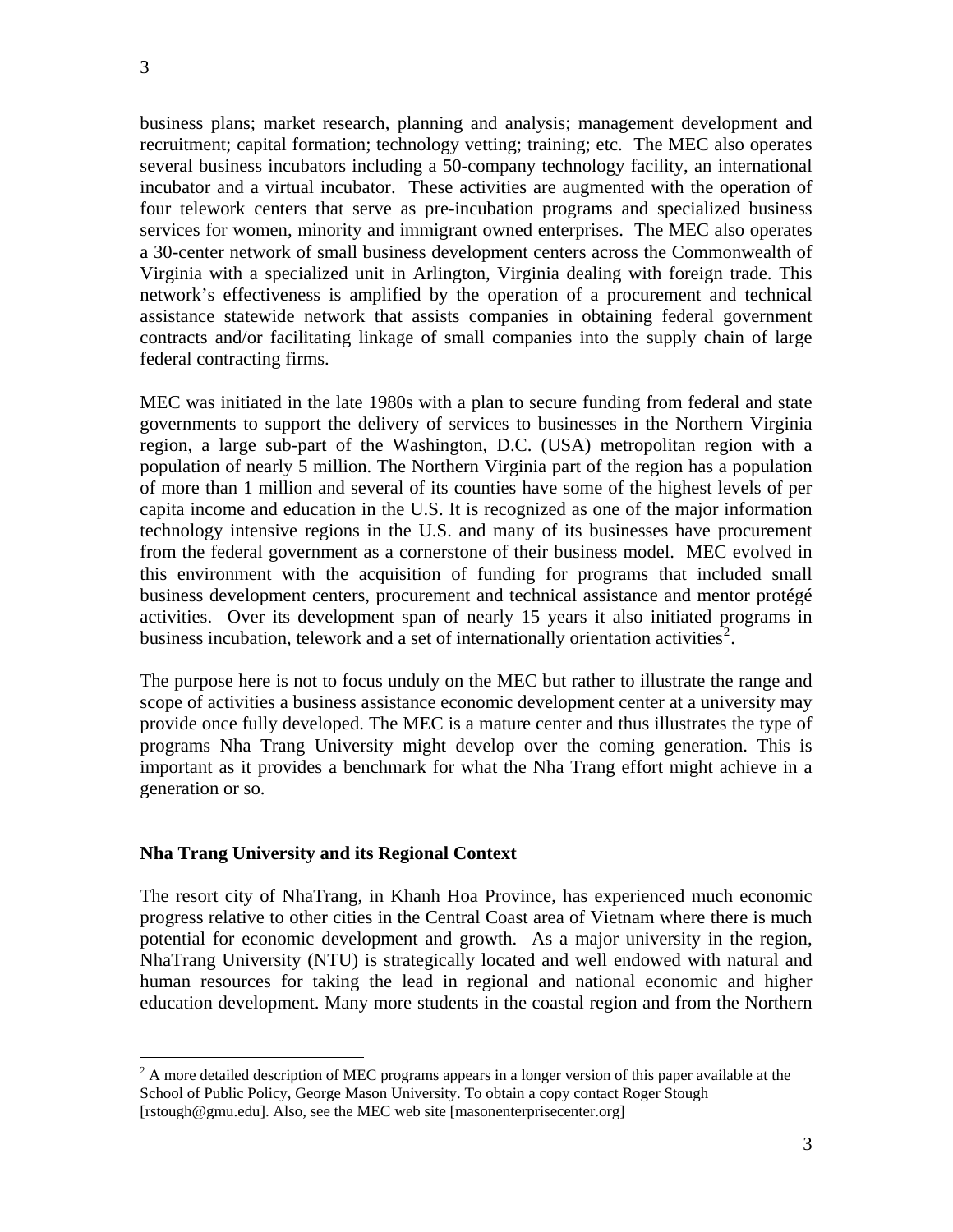and Southern parts of Vietnam will come to NTU for their college education, if NTU aggressively pursues academic excellence in major fields, in addition to fisheries.

As the Vietnamese economy continues to grow at a high rate (above 7.5 % annually over the past decade), a substantial number of additional trained specialists and managers and skilled workers will be needed in many fields. Because various sectors of the economy will experience different rates of growth, an understanding of the expected requirements of trained personnel and skilled labor force for the coastal region in the next 2-5 years will be helpful in the process of curriculum development and special training programs at key universities, including NTU.

Linking academic expansion and improvement efforts to regional labor market projections is a difficult task at best, in light of uncertainties in estimating public and private investment, market conditions, and major production factors, etc. To the extent that any projections from the Ministry of Education and Training (MOET) can be relied upon, a university could attempt to map out its own curriculum development, with a certain built-in degree of flexibility for adjustment, to meet the needs for trained personnel in its local and surrounding areas in the short- and medium-term.

One issue is clear. The positive trend in FDI inflow in recent years will create additional demand for local managers and professionals to meet the needs of transnational corporations in Vietnam and in the Central Coast region. With a strong local economy relative to other adjacent cities, NhaTrang will experience more pressure in general demand for well-qualified college graduates to fill new positions in trade, banking, technology transfer, and services in the local economy.

For Vietnam to maintain its comparative advantages and enhance competitiveness in international trade, labor supply and natural resources management deserve additional attention to pursue necessary improvement. These tasks could be established within the curriculum and training programs at NTU, in collaboration with the private sector and the government. Certain aspects of these efforts, such as establishing of training programs, internship network, and employment opportunities, could form the basis for partnerships in international cooperation between the university and the corporate sector.

At this stage of economic development in Vietnam, concerted efforts in training and expanding human services, as well as technology transfer from developed nations, will go far in promoting effective higher education, improving GDP, and raising the general standard of living for many. Improving the quality of human power through education and investment will enhance academic excellence, leading to rising productivity of the labor force. As a vital component of the traditional factors of production in GDP, human resources play a key role in Vietnam's present and future economic competitiveness. In the past 5 years more local universities have expanded their international networks of contacts and collaborations with foreign universities and institutions, as Vietnamese educators and government authorities have gained additional perspectives on international knowledge transfer. Student and faculty exchange programs have brought back positive experiences and contacts to local universities. Supporting these bilateral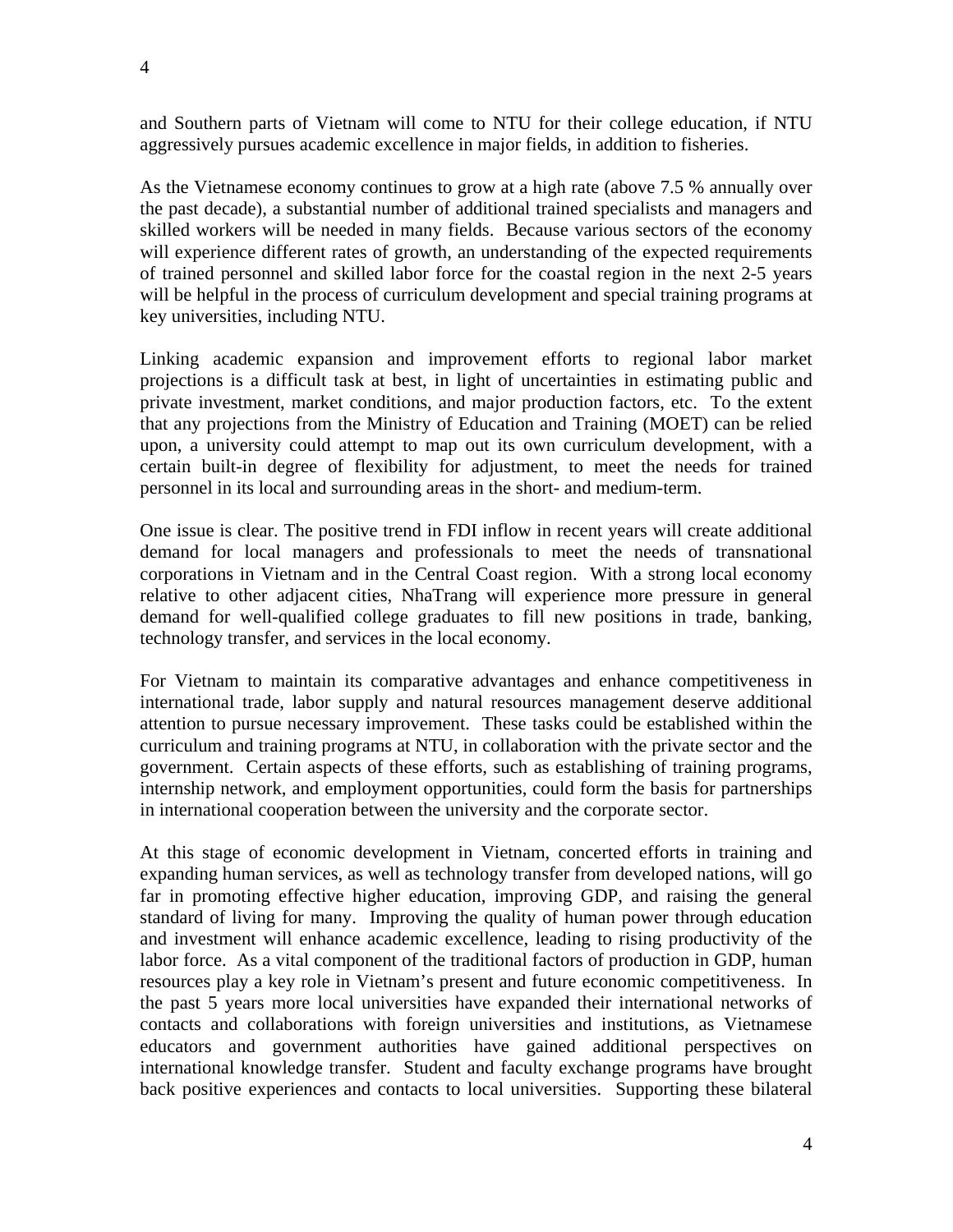relationships is the increasing presence of foreign universities from western nations in Vietnam. As a country of 85 million people with an expanding economy, the Vietnamese youth has made an impression on the free world with their deep interest in education as Vietnam is determined to move forward in economic development. A large and growing number of local students are participating in foreign language classes and in international programs nationwide.

With a closer examination of the links between college education and the expanding economy, one can see difficulties often experienced by local college students in finding employment after graduation. Those who can find work, often have to earn a meager living by working below their potential in occupations for which they were not trained. For a nation as a whole, this situation represents an inefficient use of precious resources human power. For young college graduates, their enthusiasm and desire to work and to contribute to the national economic development efforts would be dampened by the low return on their educational investment, and the frustration of not being able to apply their training to their current employment.

An approach to remedy this situation by local universities would likely involve restructuring or establishing new training programs in departments directly relevant to the growth sectors of the economy. For the Central Coast region, it seems opportunities for investment in education and practical training would be in the areas of trade and business development, infrastructure, transportation, banking, marketing, services, tourism, environmental protection, and resource management.

Through participation in new training and internship programs, strong linkages between universities, such as NTU, and the corporate sector, will bring substantial benefits to the parties involved, and to the graduates in finding gainful employment. Adopting best practices from international experiences, new collaborative efforts in establishing training programs will benefit from proper standards of participant selection, practical topics for training, quality of instruction, identification of businesses for internships, employment development services, monitoring, and adjustment, etc.

The accession to WTO has brought Vietnam closer to the standards of international trade requirements in terms of product quality, processes, market conditions, interactions with trade partners, etc. Special training for export-oriented companies will be most costeffective to protect and advance the position of Vietnam as an exporting nation, especially under the current world economic conditions and the long-term impacts of globalization.

Economic activities in NhaTrang and the surrounding areas will be affected by major international companies located in the near Van-Phong Project to the North and the Cam Ranh Bay development to the South. As investment and management responsibilities for these major projects are often the domain of the local and national agencies in charge of economic and business development, NTU would benefit from a closer collaboration with these offices. Faculty and students from NTU and staff from local economic development agencies could enhance their capabilities and networks through cooperative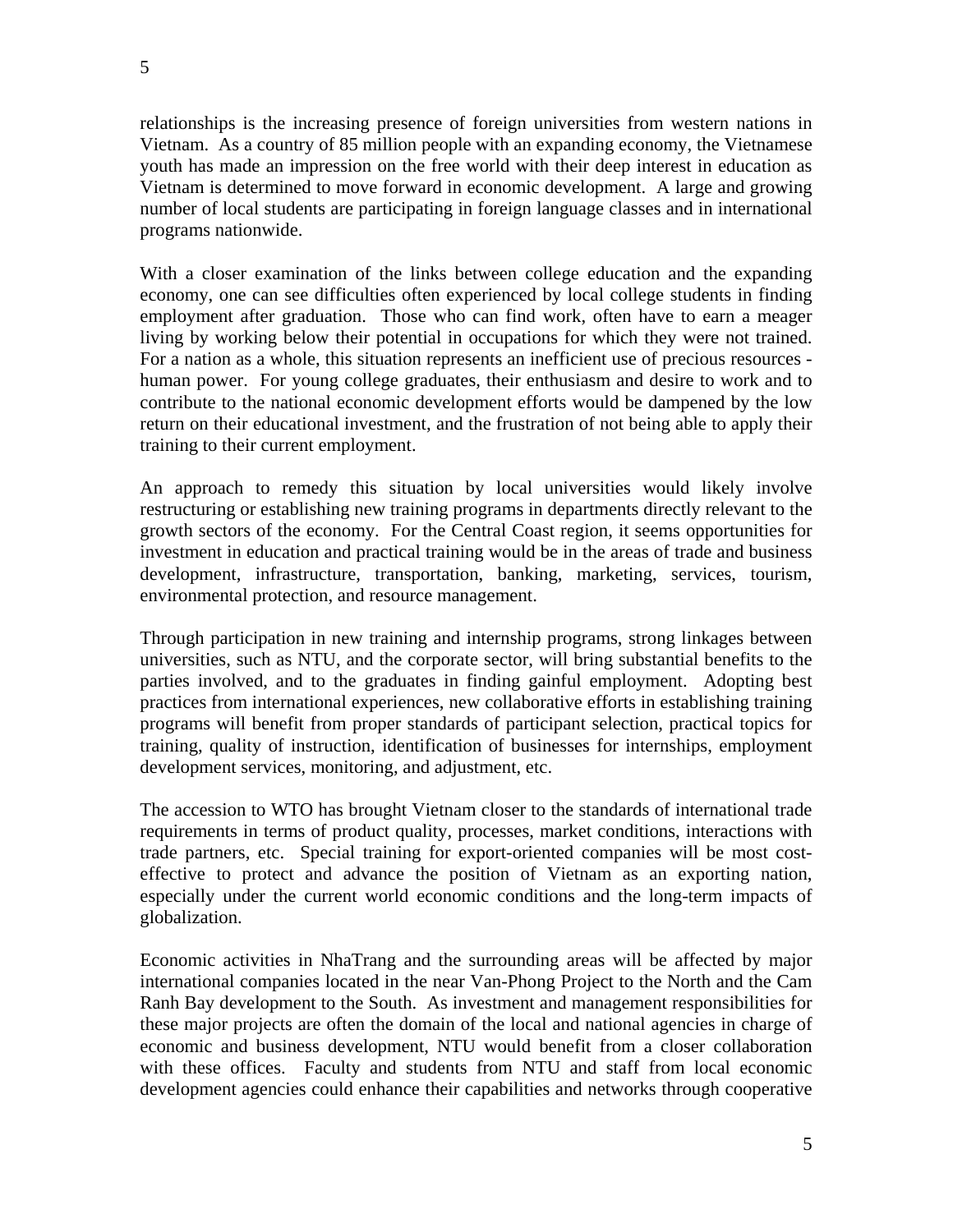arrangements with one another, and with international corporations and the donor organizations (e.g., World Bank, International Finance Corporation, Asian Development Bank) and other universities in new training and employment programs to be hosted by NTU.

The presence of the foreign sector in the local economy, and the positive development trend of local businesses would suggest an increase in opportunities for NTU to establish an incubator and business assistance program for start-up businesses. This concept could be part of the Center for Small Business Development that NTU is currently in the process of establishing. George Mason University is exploring the opportunity to collaborate in this effort.

Fast economic development often comes with a price. The true costs of producing foodstuff, consumer products and raw materials, especially those destined for foreign markets, involve the costs of environmental degradation and depletion of natural resources. A case in point is the vast unproductive areas of abandoned ponds (left behind in the last decade from unplanned fish farming) in Minh-Hai Province in the Mekong Delta. Potential pollution of the marine habitats along the Central Coast should be a concern to be addressed. To avoid serious environmental deterioration as a result of aggressive economic development without proper precautions, such as in China, major national and regional efforts should be pursued in Vietnam to mitigate and prevent negative environmental impacts.

NTU may find opportunities in taking a leadership role in coordinating and promoting environmental protection. This approach can be engaged in cooperation with the public and private sectors, including international agencies and corporations doing business in the coastal areas. Control of untreated effluent discharges from industries, precautions against accidental oil spills, proper waste management, etc. can go very far in protecting tourism and building sustainable economic foundation for the city and the region. A clean coastal environment is vital to the marine habitats and sustainable management of fisheries. Environmental protection should go hand-in-hand with economic development to help ensure it is sustainable.

As the increasing costs of transportation and housing can prevent many students in nearby provinces and cities from attending NTU, "bringing college education to the people" could be a successful approach. Satellite community facilities off-campus can be established to house special classes to students who would otherwise be excluded from attending NTU, due to their limited resources.

NhaTrang University would stand to benefit substantially from a focused policy of economic development, backed up by strong academic structure and new training programs responsive to the regional needs and potential. This approach is conducive to building a leadership role of NTU in the coastal region. The overall natural and human resources in NhaTrang offer many elements vital to an emerging society, ready to compete for higher standards of living in a more robust economy. A strong university would take the initiative to build strategic partnerships in resource mobilization, business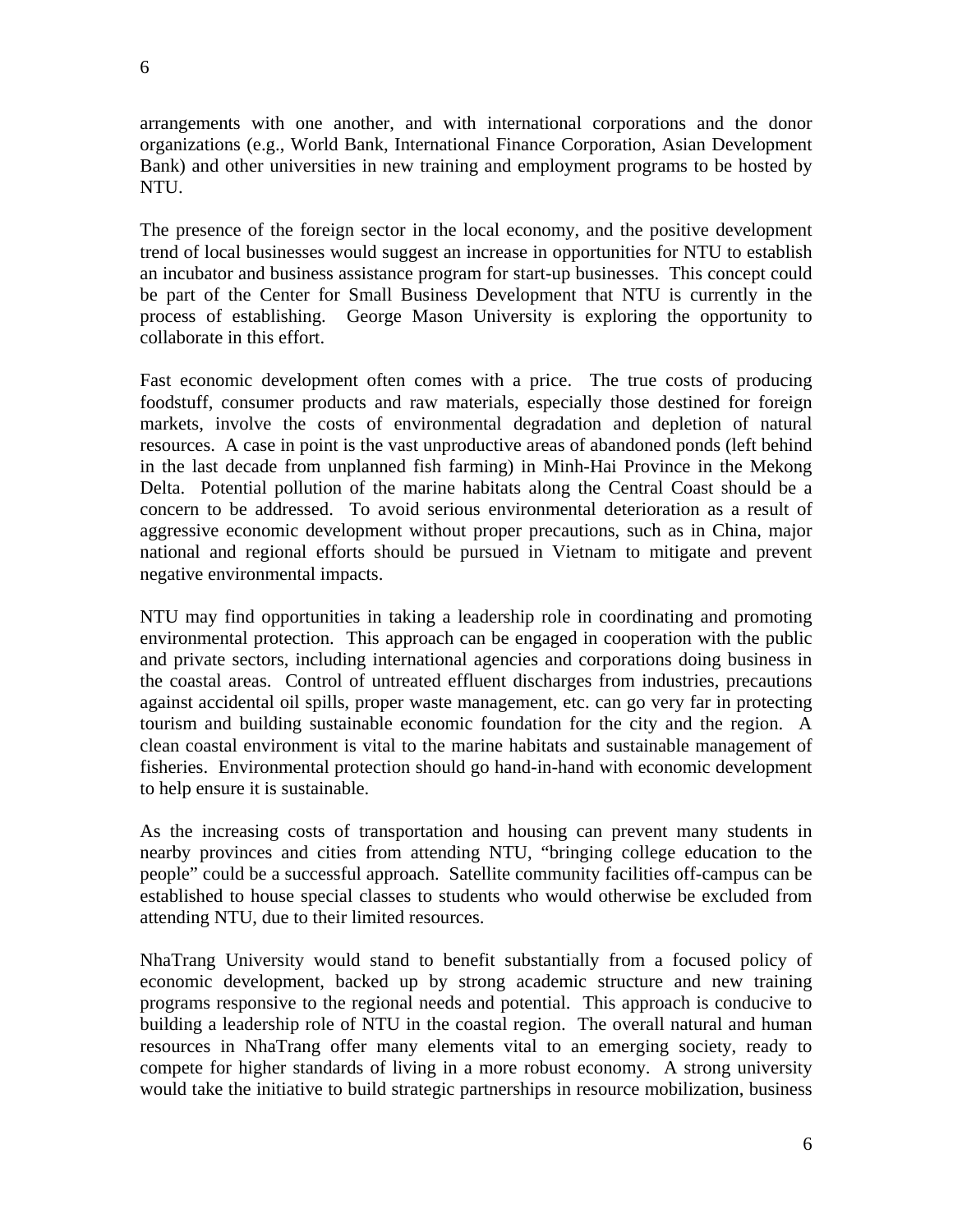development, and collaborative operations to bring about a higher level of educational excellence and sustainable economic progress to the Central Coast region of Vietnam in the years to come.

# **Nha Trang University and Programs to Support its Regional Economy**

This Part of the paper focuses on the planned Center for Small Business Development (CSBD) at NTU. The CSBD is in the design phase and thus has the opportunity to make some wise choices regarding its programs and implementation sequence. The following, based on the experience of the MEC, is a proposed concept for the new CSBD.

The problem most centers like the CSBD face at start up in an emergent economy context is resource availability. The case of CSBD is no exception. So the initial design criterion is to identify what activities will have the highest impact at the lowest cost. This would seem to be networking events and training on a variety of business development topics. These events could be co-financed, i.e., a small fee could be charged for attendance, local businesses could be asked to make a small donation, government agencies could be asked to make a small donation. Core topics might include the following although some local market research will be needed at the outset to determine the primary demand and what competition for related services exists in the NhaTrang region. Topics for separate events might include: basics of starting a business, basics of growing a business, the business plan, resource acquisition and management, logistics, market definition, market research, acquiring capital, customer management, professionalizing executive staff, product presentation, expanding the business model and/or product, and managing transport cost. Each event should be marketed to the target audiences and should begin with a short presentation on the purposes and goals of CSBD. This should be followed with the topic presentation which could be by an individual or a panel. Ideally, the time of the event should be when it minimally competes with the operation of business activities, e.g., over breakfast which could be provided as part of the event.

There are several advantages of starting with topical but important events as described above. First, they are not expensive to put on. Second, they provide opportunities for competitors to learn from each other and to learn from those that provide services to businesses as well as they will attract business service providers as well as entrepreneurs. Third, CSBD in this way begins to build a network of businesses for its future programs but also a network that enables information and knowledge exchange among competitors and service providers. Fourth, the basics of these events can be put on the Internet and picked up by other businesses either by computer or cell phone interface. Finally, often government agency personnel and political leaders will attend these events thereby creating further linkage to potential resources on the part of CSBD.

Small businesses in areas like Nha Trang have various basic needs in order to enhance performance and grow. These stretch across the topics noted above but almost always relate at least to capital formation. The CSBD can address this need first by topical presentations as above and later by forming a Micro-Finance program. The success model for micro finance is one that provides quite small loans on revolving basis to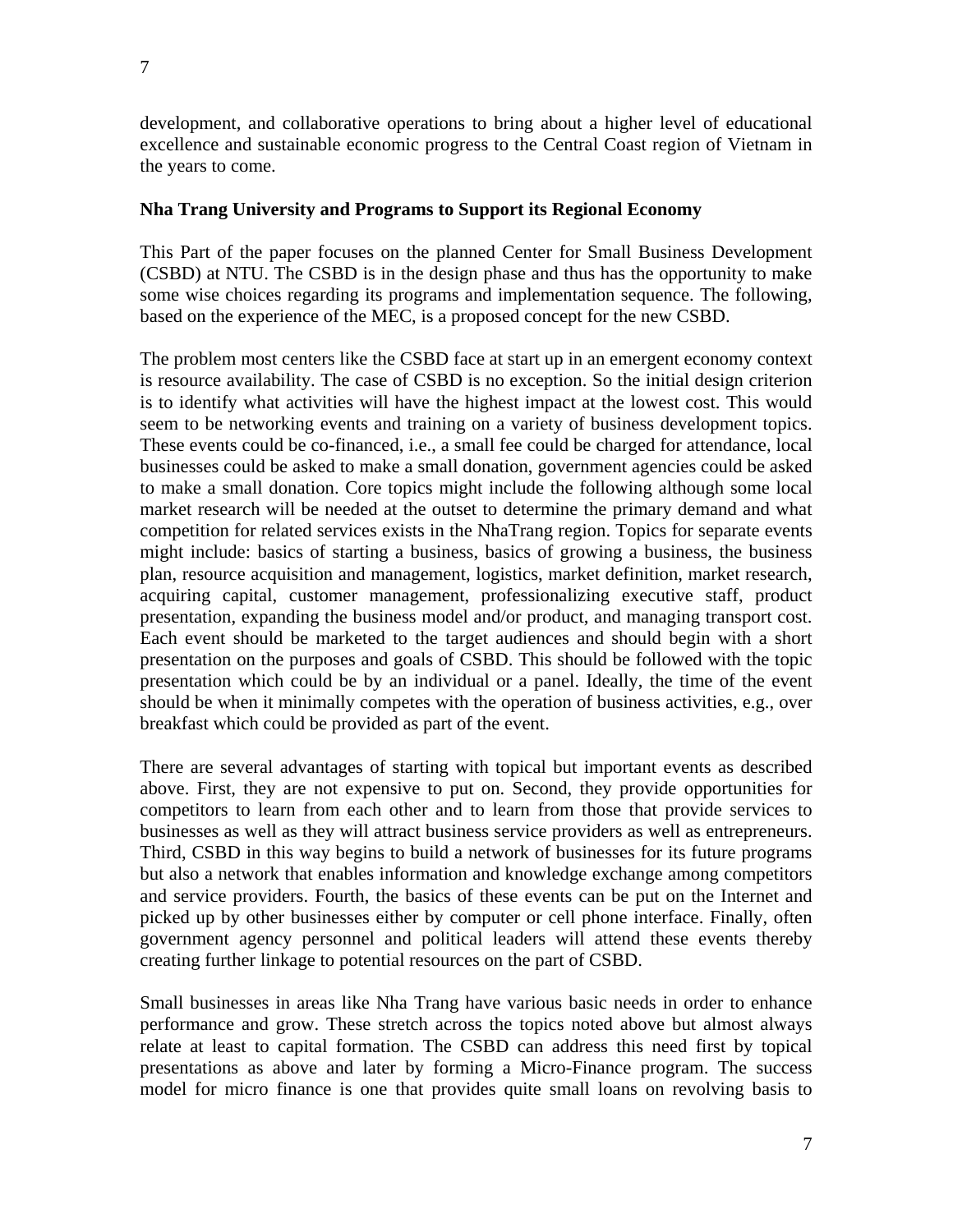indigenous ventures in order for them to become more effective and efficient and thus grow. These are private sector supported programs so a fund would be created with the intention of making at least a small return on the operation of the fund. Often such micro loans are made whereby several providers receive interrelated funding and where all are responsible for each other paying back the loan. This model has experienced considerable success globally in developing and emergent economies (Gingrich, et. al, 2008/09 forthcoming). It would be possible to begin such an operation with a little as one or two thousand U.S. dollars as often the loans may be as little as \$100. The CSBD could approach local businesses (private and state owned), banks local or regional, or donor agencies (e.g., World Bank) to contribute small amounts to initiating a micro finance fund that it would operate as a community resource. Such a fund would likely cost little to start, at least at the initial level noted above, but could grow as the program experiences success eventually becoming a fund that not only provides micro financial loans but also undertakes larger projects, and provides a return to investors.

It is not clear how the government procurement system works in Viet Nam but a study of this and how firms in the Nha Trang region could participate in securing government sponsored contracts would be a useful exercise early on in the operation of the CSBD. First, it may be possible to obtain a grant for this research from a government agency thus enabling the research needed to see how to link Nha Trang companies to the procurement pipeline. Nha Trang could become a national center for facilitating company formation and growth via the government contracting approach. This could lead to a network of training and consultation programs all over Viet Nam as well as providing insight into how to improve the procurement system.

As the CSBD program grows it should plan to explore the formation of a business incubator. One way to initiate an incubator is for it to begin as a virtual incubator. In this fashion companies are provided with incubation services and counseling but do not move the location of their business to the CSBD and thus CSBD would not have to deal with the major issue of managing a real estate operation initially. Rather scheduled meetings to create the business plan, market definition, secure capital funding, etc. would be held but typically either at the business site, at the CSBD or some other venue. As such a program gains success it could easily be transformed into a traditional business incubator as the critical part of any incubator is the services provided to the company. Without these services the company may not improve at all by being in an physical incubator which in this case would be little more than a real estate arrangement. However, that is where resources become a problem because providing these services requires knowledgeable people with reasonably well developed know how and thus are high quality and costly human capital. This is another reason why pursuing government funding for the initial programs whether they are for procurement or for providing services to small businesses is crucial. In this way it may be possible to create an ongoing subsidy for the services provided to the virtual incubation customers at the site of physical incubator. This is the only way incubators can survive in the intermediate run of say the first few years or so. All physical incubators need some source of at least partial funding in addition to the rent collected for the incubator space used by the company.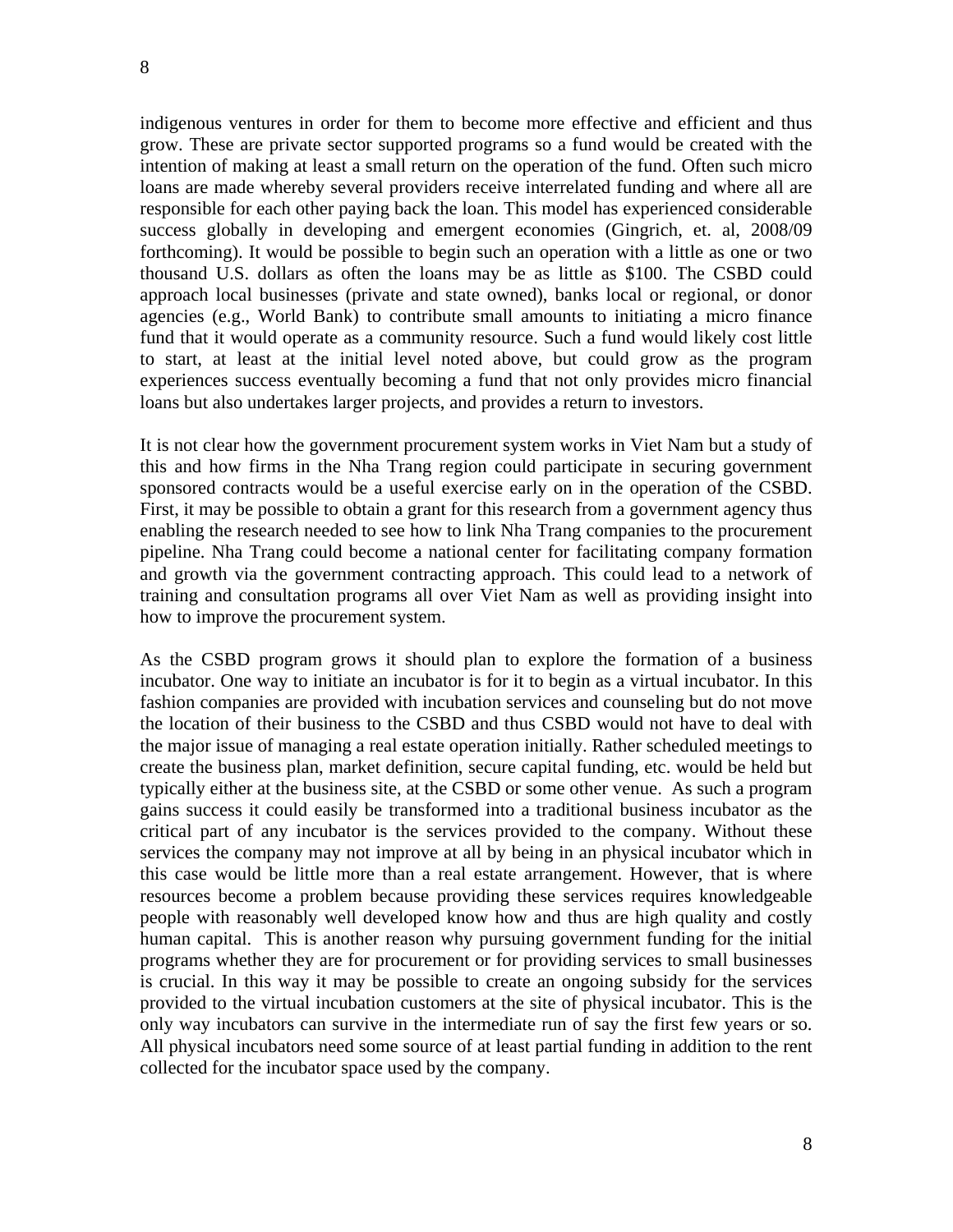The above paragraphs outline some of the programs that could be implemented in the early development stages of the CSBD if, of course, the incubation activity comes after initial successful start up of training programs and some intermittent counseling. It is important to co-locate as many of these activities as possible in the same place in order for the CSBD to experience scale and scope economies as it develops. That has been one of the key success factors of the MEC. But beyond the programs there are some other things that the CSBD should consider as discussed below.

Faculty and students at NTU are potentially powerful resources that can be made available to companies. Faculty with specific technical areas of competence can be used as consultants to CSBD and for companies with specific problems. There is of course the issue of how to pay them for their service. One way to do this is for faculty in the business and management school to offer practicum type courses for advanced students whereby several companies are taken on as case studies for a semester. The faculty member supervises the work of student teams (typically one team per company). Such courses can be structured around topics such as market definition and development, international trade, capital formation, etc. Another way to approach this is by requiring students to complete an internship whereby the student receives course credit for working with a company to help solve a specific problem and where the internship faculty member provides some supervision. These are a few of the ways in which faculty and students can be pulled into activities of a center like the CSBD. Other ways include courses that require students to go through the process of starting a business with the final product of the course being a business plan for the student's company. This activity can be complimented by CSBD hosting a business plan competition where the winner(s) receive a modest financial prize to help start their business. Prize funds may often be secured from local banks and larger businesses. Similar support activities could be developed to promote and support faculty based start up efforts as well.

# **Bibliography**

- Acs, Z.J., H.C.F. de Groot and P. Nijkamp (eds.), 2002, The *emergence of the knowledge economy: A regional perspective,* Heidelberg: Springer-Verlag, 388 pages.
- Acs, Z.J., Audretsch, D.B., Braunerhjelm P., and Carlsson B, 2006, "The Knowledge Spillover Theory of Entrepreneurship", Center for Economic Policy Research, Discussion Paper, 5326
- Acs, Z.J. and R.R. Stough (eds.), 2008, *Public Policy in an Entrepreneurial Society*, Cheltenham, England: Edward Elgar.
- Florida, R., 2006. *The Rise of Creative Class: And How It's Transforming Work, Leisure, and Everyday life*. New York: Basic Books.
- de Groot, H.L.F., Nijkamp, P. & Stough, R. R. (Eds), 2004, *Entrepreneurship and Regional Economic Development: A Spatial Perspective.* Cheltenham, England: Edward Elgar, 352 pages.
- Gingrinch, C.D., H.B. Dulal & R.R. Stough, 2008/09 forthcoming, Do Micro Finance Really Serve the Poor: Evidence from Southeast Nepal, *Journal of South Asian Development*.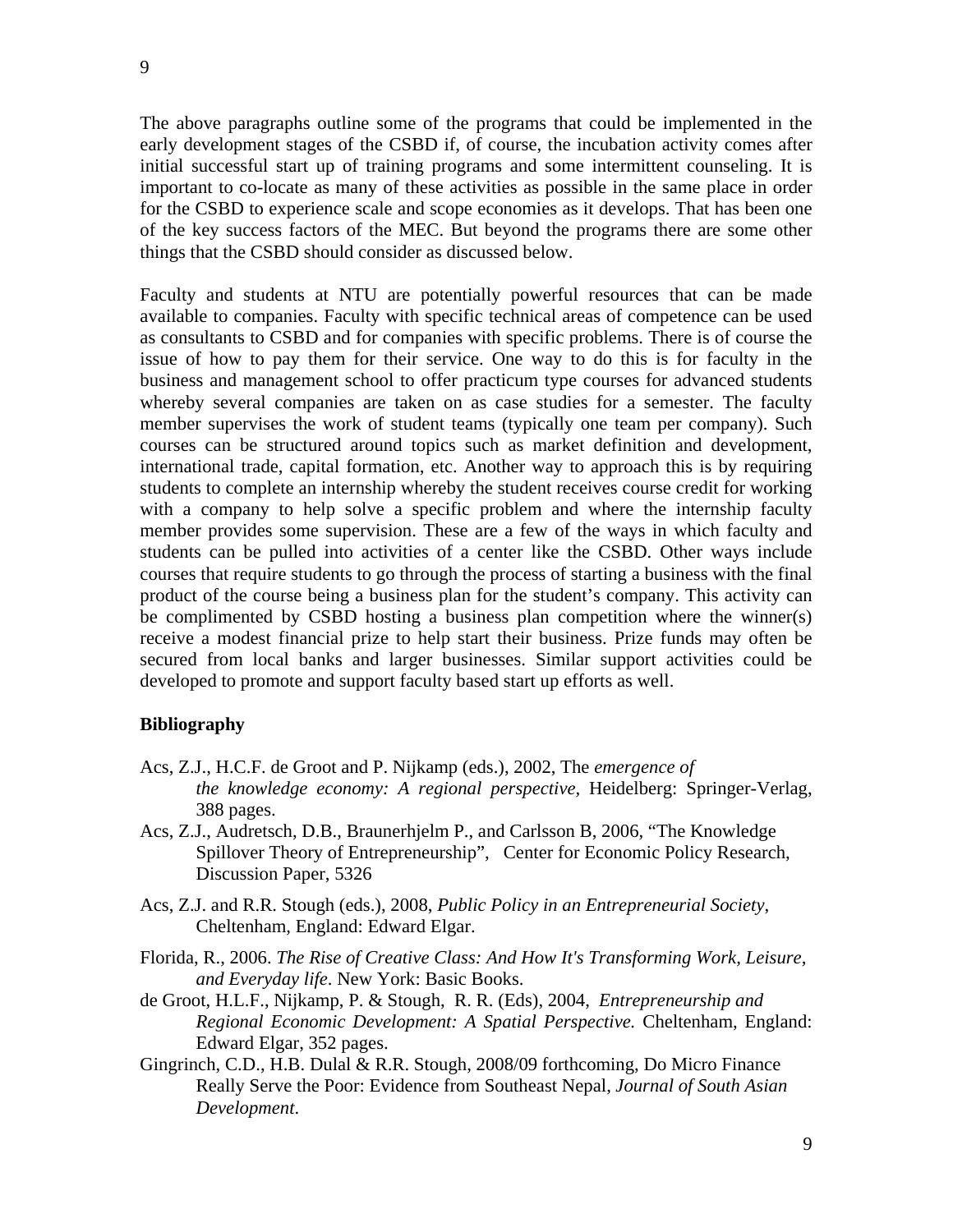10

- Karlsson, C., B. Johansson, R. R. Stough, (eds.), 2006, Entrepreneurship *and Dynamics in the Knowledge Economy,* London, England: Routledge, Taylor & Francis Group, New York and London.
- Nijkamp, P. and R.R. Stough (editors), 2002, "Modern entrepreneurship in a changing space-economy, Special Edition, *Growth and Change*, 33 (2), Spring, 169-260.
- Nijkamp, P and R.R. Stough (editors), 2002, "Entrepreneurship and regional economic Development"*,* Special Edition, *Annals of Regional Science*, 36 (3), September, 369-454.
- Johansson, B., C. Karlsson, and R. R. Stough (eds.), 2006, The *Emerging Digital Economy: Entrepreneurship, Clusters, and Policy,* Berlin: Springer-Verlag.
- Johansson, B., C. Karlsson and R. R. Stough, 2002, Regional *policies and comparative Advantage.* Cheltenham, England: Edward Elgar, 519 pages.
- Johansson, B., C. Karlsson and R.R. Stough (eds.), 2001, Theories *of endogenous regional growth*, Heidelberg: Springer-Verlag. 428 pages*.*
- Ndoen, M.L., K. Gorter, P. Nijkamp and P. Rietveld, 2002, "Entrepreneurial migration and regional opportunities in developing countries", *Annals of Regional Science*, 36 (2), 421-436.
- Shockley, G., P. Frank and R.R. Stough (eds.), 2008, Non*-Market Entrepreneurship: Interdisciplinary Approaches*, Cheltenham, England: Edward Elgar.
- Shockley, G., P. Frank, R.R. Stough and K.E. Haynes, 2003, "Toward a public sector theory of entrepreneurship", a paper presented at the  $2<sup>nd</sup>$  Atlantic Public Policy Conference in Speyer Germany, June 2003. Also a working paper, School of Public Policy, George Mason University.
- Stimson, R., R.R. Stough & M. Salazar, 2008, forthcoming, *Leadership, Institutions and Regional Economic Development*, Cheltenham, England: Edward Elgar.
- Stough, R. R. and K. Haynes, 'Public Sector Entrepreneurship', in Shockley, G., P. Frank and R.R. Stough (eds.), *Non-Market Entrepreneurship: Interdisciplinary Approaches*, Cheltenham, England: Edward Elgar.
- Stough, R.R., P. Frank and G. Shockley, 2003, "The institutionalization and endogenization of venture capital", a paper presented at the Tinbergen –School of Public Policy, George Mason University workshop on *Modern entrepreneurship, regional development and policy: Dynamic and evolutionary perspectives,* Amsterdam, Netherlands, May 23-24.
- Stough, R.R., 2003, "Strategic management of places and policy", *Annals of Regional Science,* 37 (1), 179-201.
- Stough, R.R., R. Kulkarni and J. Paelinck, 2002, "ICT and knowledge challenges for Entrepreneurs in regional economic development". In: Acs, Z.J., H.L.F. de Groot and P. Nijkamp (eds.), 2002, The *emergence of the knowledge economy*, Heidelberg: Springer-Verlag. 195-214.
- Stough, R.R., Haynes, K.E. and H.S. Campbell, Jr., 1997, "Small business entrepre neurship in the high technology services sector: An assessment for the edge cities of the U.S. National Capital Region", *Small Business Economics,* 9, 1-14.
- University of Tralhattan/Uddevalla, 2001, Regional *economies in transition*: *Proceedings*, Vanersberg, Sweden: University of Tralhallan/Uddevalla, 447